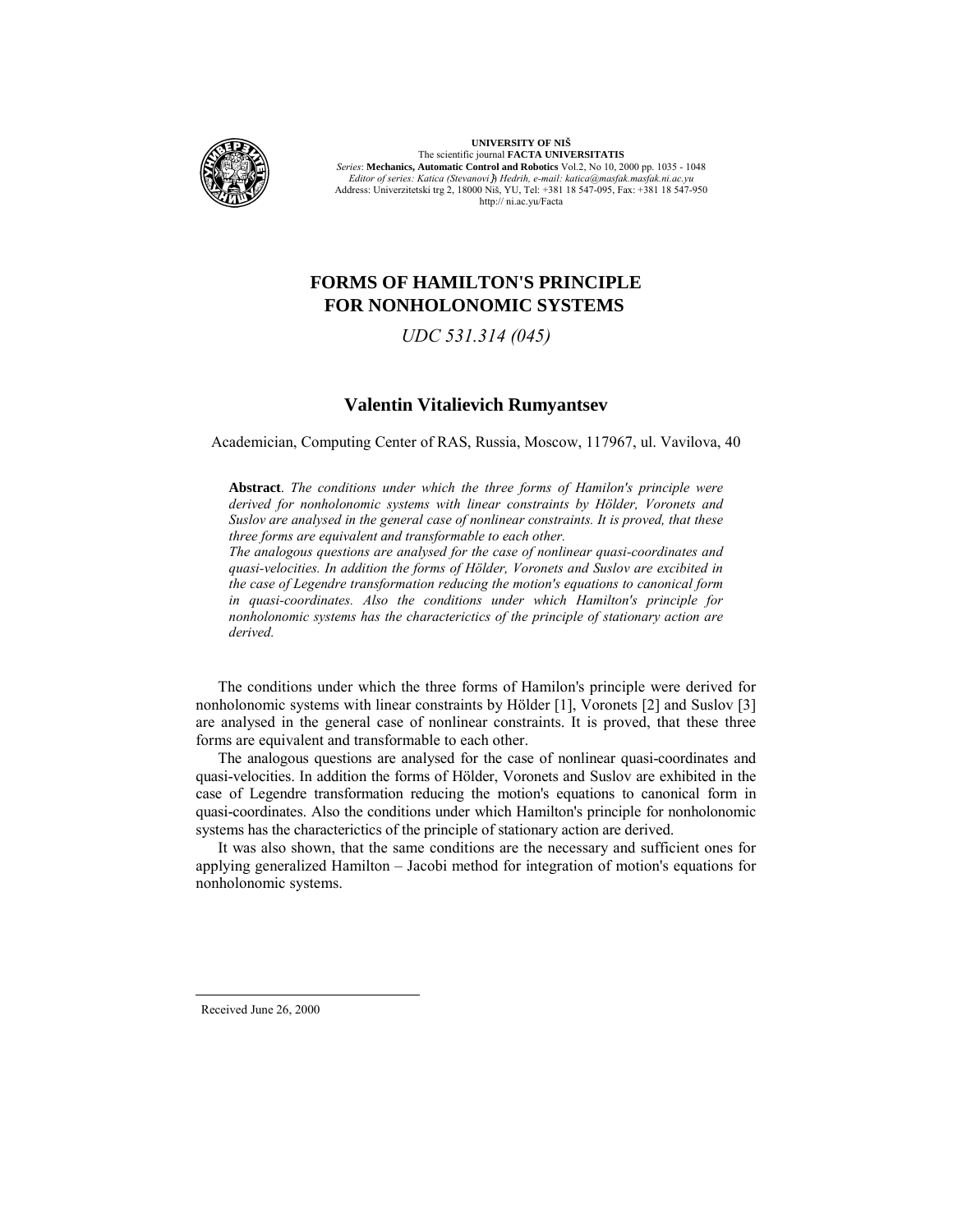## 1. THE TRANSITIVITY EQUATIONS

#### **1.1. Lagrangian coordinates and velocities**

Let us consider a nonholonomic system with *k* degrees of freedom, whose Lagrangian coordinates and velocities are  $q_i$ ,  $\dot{q}_i$  ( $i = 1,...,n$ ). The system is subjected to forces, defined by the force function  $U(q_i,t)$ , and constrained by ideal nonintegrable relationships

$$
f_l(q_i, \dot{q}_i, t) = 0, \ l = 1, \dots, r < n, \ \text{rank} \left\| \frac{\partial f_l}{\partial q_i} \right\| = r \tag{1.1}
$$

which are generally nonlinear with respect to  $\dot{q}_i \equiv \frac{dq_i}{dt}$ , where *t* denotes time.

Equations  $(1.1)$  can be solved to some  $r$  dependent velocities and represented in the form

$$
f_l(q_i, \dot{q}_i, t) = \dot{q}_{k+l}, \ -\varphi_l(q, \dot{q}_1, \dots, \dot{q}_k, t) = 0, \tag{1.2}
$$

where the velocities  $\dot{q}_s$  ( $s = 1,...,k$ ,  $k = n - r$ ) are assumed independent.

The basic principle of mechanics is the variational principle of d'Alembert-Lagrange

$$
\left(\frac{\partial L}{\partial q_i} - \frac{d}{dt} \frac{\partial L}{\partial \dot{q}_i}\right) q_i = 0 \tag{1.3}
$$

where  $L(q, \dot{q}, t) = T + U$  is the Lagrange function,  $T(q, \dot{q}, t)$  is kinetic energy,  $\delta q_i$  are virtual displacements that satisfy Chetaev's conditions

$$
\frac{\partial f_l}{\partial \dot{q}_i} \delta q_i = 0, \quad l = 1, \dots, r, \quad i = 1, \dots, n
$$
\n(1.4)

Throughout the paper we assume the summation condition over repeated indexes. For constraints in the form (1.2) the conditions (1.4) are

$$
\delta q_{k+l} = \frac{\partial \varphi_l}{\partial \dot{q}_s} \delta q_s, \ l = 1,...,r
$$
 (1.5)

The Hamilton's principle can be obtained by integrating the equation (1.3) within some constant limits  $t_0$  and  $t_1$ 

$$
\int_{t_0}^{t_1} \left( \frac{\partial L}{\partial q_i} - \frac{d}{dt} \frac{\partial L}{\partial \dot{q}_i} \right) q_i dt = 0
$$

on the assumption that the function  $\delta q_i \in C^2$  satisfy the conditions:  $\delta q_i = 0$  for  $t = t_0$ ,  $t_1(i=1,...,n)$ .

This equation is reduced to one

$$
\iint_{t_0}^{t_1} \left( \frac{\partial L}{\partial q_i} \delta q_i + \frac{\partial L}{\partial \dot{q}_i} \frac{d}{dt} \delta q_i \right) dt = 0
$$
\n(1.6)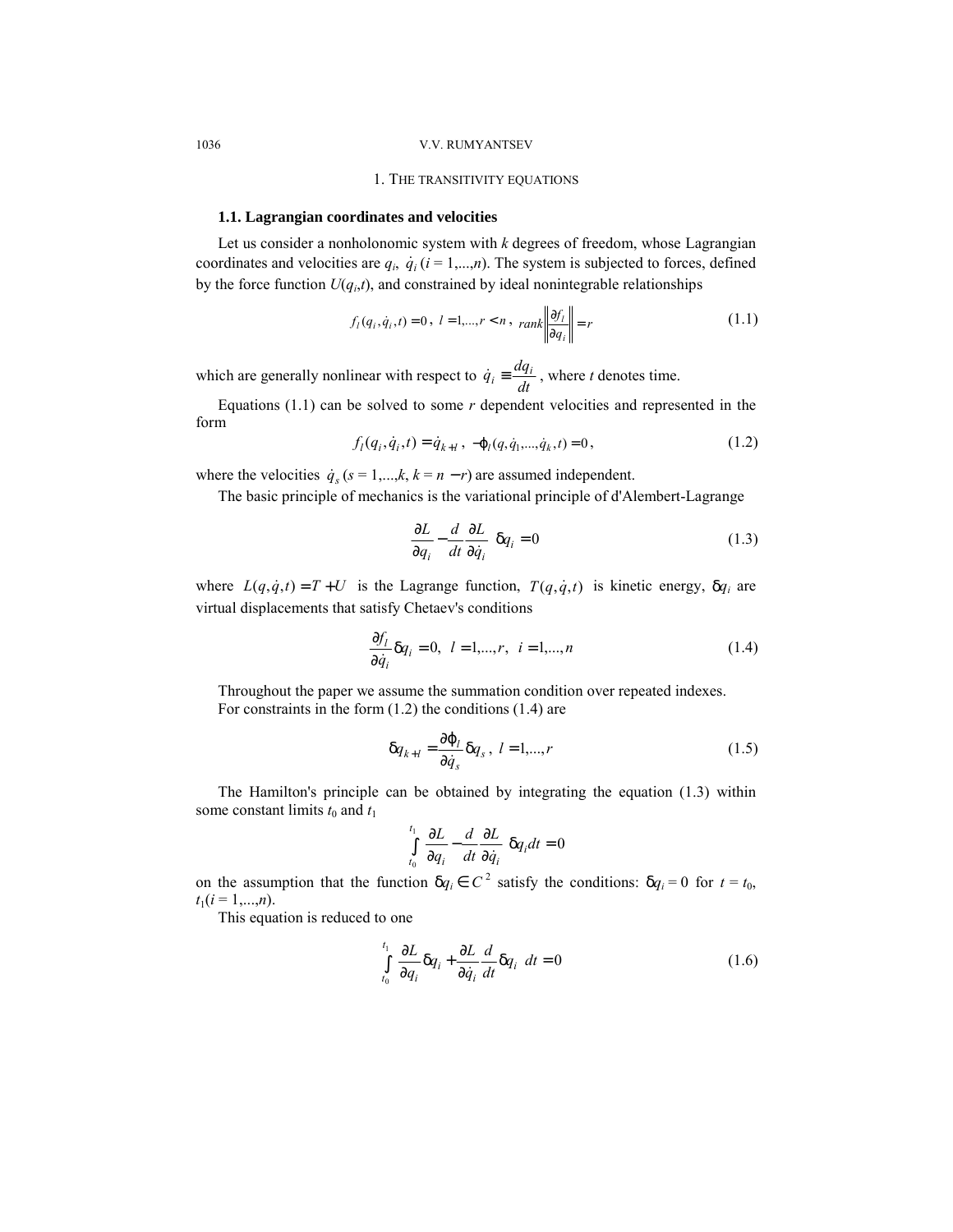in which the time derivatives  $d\delta q_i/dt$  appear. Two equivalent points of view exist in analytic mechanics on the relation of these derivatives with variation of generalized velocities [4].

1) According to Hölder [1] the commutation relationships

$$
\frac{d}{dt}\delta q_i = \delta \dot{q}_i, \quad i = 1,...,n,
$$
\n(1.7)

are valid for all coordinates.

With this definition of  $\delta \dot{q}_i$  the variation of function (1.1) over virtual displacements, with  $(1.4)$  taken into account, are of the form

$$
\delta f_l = \left(\frac{\partial f_l}{\partial q_i} - \frac{d}{dt} \frac{\partial f_l}{\partial \dot{q}_i}\right) \delta q_i, \quad l = 1,...,r
$$
\n(1.8)

If Eqs. (1.1) are integrable, expressions (1.8) are identically zero, and if they are not integrable, then although not identically zero, they may become zero in the case of their nonlinearity on the strength of the motion equations [5]. Note, that the identities  $\delta f_i = 0$  $(l = 1,...,r)$  and conditions (1.7) are compatible in the case of holonomic systems.

For relationships (1.2) formulas (1.8) assume the form

$$
\delta f_l = \delta \dot{q}_{k+l} - \delta \varphi_l = A_s^{k+l} \delta q_s, \ l = 1, \dots, r \tag{1.9}
$$

where

$$
A_{s}^{k+l} = \frac{d}{dt} \frac{\partial \varphi_{l}}{\partial \dot{q}_{s}} - \frac{\partial \varphi_{l}}{\partial q_{s}} - \frac{\partial \varphi_{l}}{\partial q_{k+v}} \frac{\partial \varphi_{v}}{\partial \dot{q}_{s}}; \quad l, v = 1,...,r
$$
\n(1.10)

2) According to Appel and Suslov [3] the identities  $\delta f_l = 0$  ( $l = 1,...,r$ ) are valid and this implies that formulas (1.7) are correct only for the independent velocities

$$
\frac{d}{dt}\delta q_s = \delta \dot{q}_s, \quad s = 1, \dots, k \tag{1.11}
$$

Expressions for the variations of dependent velocities  $\dot{q}_{k+l}(l=1,\ldots,r)$ , defined by Eqs. (1.2), are obtained from conditions  $\delta f_l = 0$  in the form

$$
\frac{d}{dt}\delta q_{k+l} - \overline{\delta} \dot{q}_{k+l} = A_{s}^{k+l} \delta q_{s}, \quad l = 1,...,r
$$
\n(1.12)

where the symbol  $\overline{\delta}$  denotes the variation in the Appel - Suslov sense.

Note that in the case of linear relationships (1.2) when

$$
\varphi_l(q, \dot{q}, t) = a_{ls}(q, t)\dot{q}_s + a_l(q, t), \quad l = 1, \dots, r, \quad s = 1, \dots, k \tag{1.13}
$$

the coefficients in  $(1.10)$  are of the form  $[2]$ 

$$
A_s^{k+l} = \frac{da_{ls}}{dt} - \frac{\partial a_{li}}{\partial q_s} \dot{q}_i - \frac{\partial a_l}{\partial q_s} - a_{js} \left( \frac{\partial a_{li}}{\partial q_{k+j}} \dot{q}_i + \frac{\partial a_l}{\partial q_{k+j}} \right) \quad j, l = 1, ..., r
$$

and the right-hand of equality (1.12) can be represented in the form [3]

$$
A_s^{k+l} \delta q_s = \dot{a}_{ls} \delta q_s - \dot{q}_s \delta a_{ls} - \delta a_l.
$$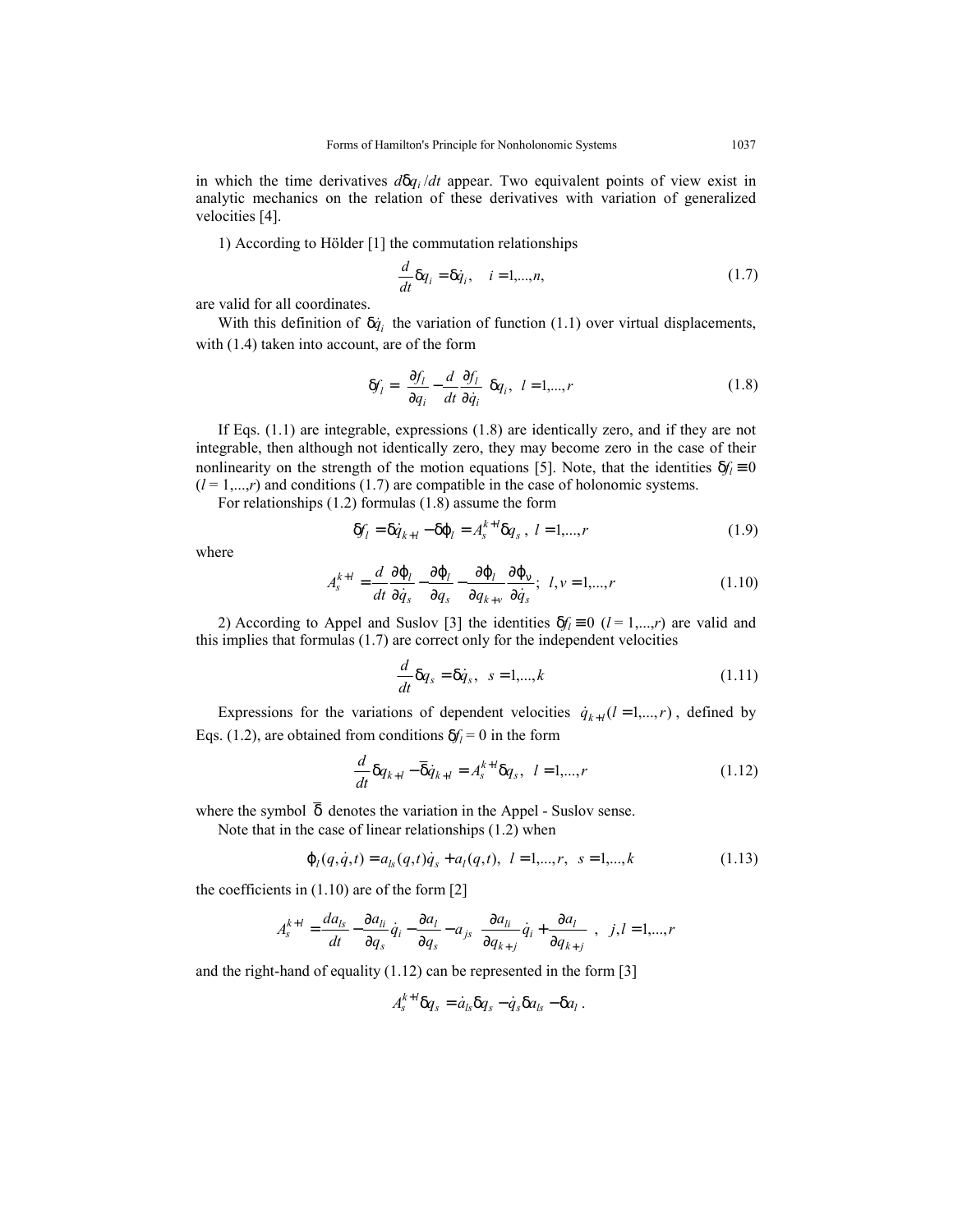### **1.2. Quasi-coordinates and quasi-velocities**

Hamel [6] has determined quasi-velocities for a holonomic system by equalities

$$
\eta_i \equiv f_i(q, \dot{q}, t), \ \det\left(\frac{\partial f_i}{\partial \dot{q}_j}\right) \neq 0, \ \ i, j = 1, \dots, n \tag{1.14}
$$

where in general case  $f_i(q, \dot{q}, t)$  are nonlinear arbitrary functions. When the Eqs. (1.14) are solved

$$
\dot{q}_i = F_i(q, \eta, t) \tag{1.15}
$$

and (1.15) are inserted to (1.14), they satisfy them identically. Obviously

$$
f_{si}F_{ir} = f_{ir}F_{si} = \delta_{sr} \text{ - Kronecker symbol} \qquad (1.16)
$$

where

$$
f_{si} \equiv \frac{\partial f_s}{\partial \dot{q}_i}, \ \ F_{ir} \equiv \frac{\partial F_i}{\partial \eta_r}, \ \ i, r, s = 1, ..., n \ .
$$

Quasi-coordinates  $\pi_i$  are determined by conditional notations  $\dot{\pi}_i = \eta_i$  and moreover

$$
\frac{\partial}{\partial \pi_s} \equiv F_{is} \frac{\partial}{\partial q_i}, \quad \frac{\partial}{\partial q_i} \equiv f_{si} \frac{\partial}{\partial \pi_s} \,. \tag{1.17}
$$

The virtual displacements in Lagrangian coordinates and quasi-coordinates satisfy the relationships

$$
\delta q_i = F_{is} \delta \pi_s, \quad \delta \pi_s = f_{si} \delta q_i. \tag{1.18}
$$

Using the equalities (1.18) it is easy to transform the tratsitivity equations (1.7) to the forms

$$
\frac{d\delta\pi_i}{dt} - \delta\eta_i = W_r^i \delta\pi_r \text{ or } \frac{d\delta\pi_i}{dt} - \delta\eta_i = -f_{ij}T_r^j \delta\pi_r, \ i, j, r = 1,...,n
$$
 (1.19)

Comparing the equations, we see that are valid equalities

$$
W_r^i = -f_{ij}T_r^j, \ \ i, j, r = 1,...,n \tag{1.20}
$$

where we use the notations [5]

$$
W_j^i \equiv F_{rj} \left( \frac{df_{ir}}{dt} - \frac{\partial f_i}{\partial q_r} \right) \ T_j^r \equiv \frac{dF_{rj}}{dt} - \frac{\partial F_r}{\partial \pi_j}
$$
 (1.21)

In the case of nonholonomic system with constraints  $(1.1)$  we pose last *r* of quasivelocities (1.14) equal to left-hand side of (1.1):  $n_\alpha = 0$  ( $\alpha = k + 1,...,n$ ) at the same time the first *k* of (1.14)  $n_s$  ( $s = 1,...,k$ ) are arbitrary.

The first  $k$  of both groups Eqs.  $(1.19)$  retain their form for nonholonomic system on condition that one has  $\delta \pi_{\alpha} = 0$  ( $\alpha = k + 1,...,n$ ) in their right-hand sides according to (1.4) while the remaining equations assume the form

$$
\delta \eta_{\alpha} = -W_r^{\alpha} \delta \pi_r = f_{\alpha i} T_r^i \delta \pi_r \tag{1.22}
$$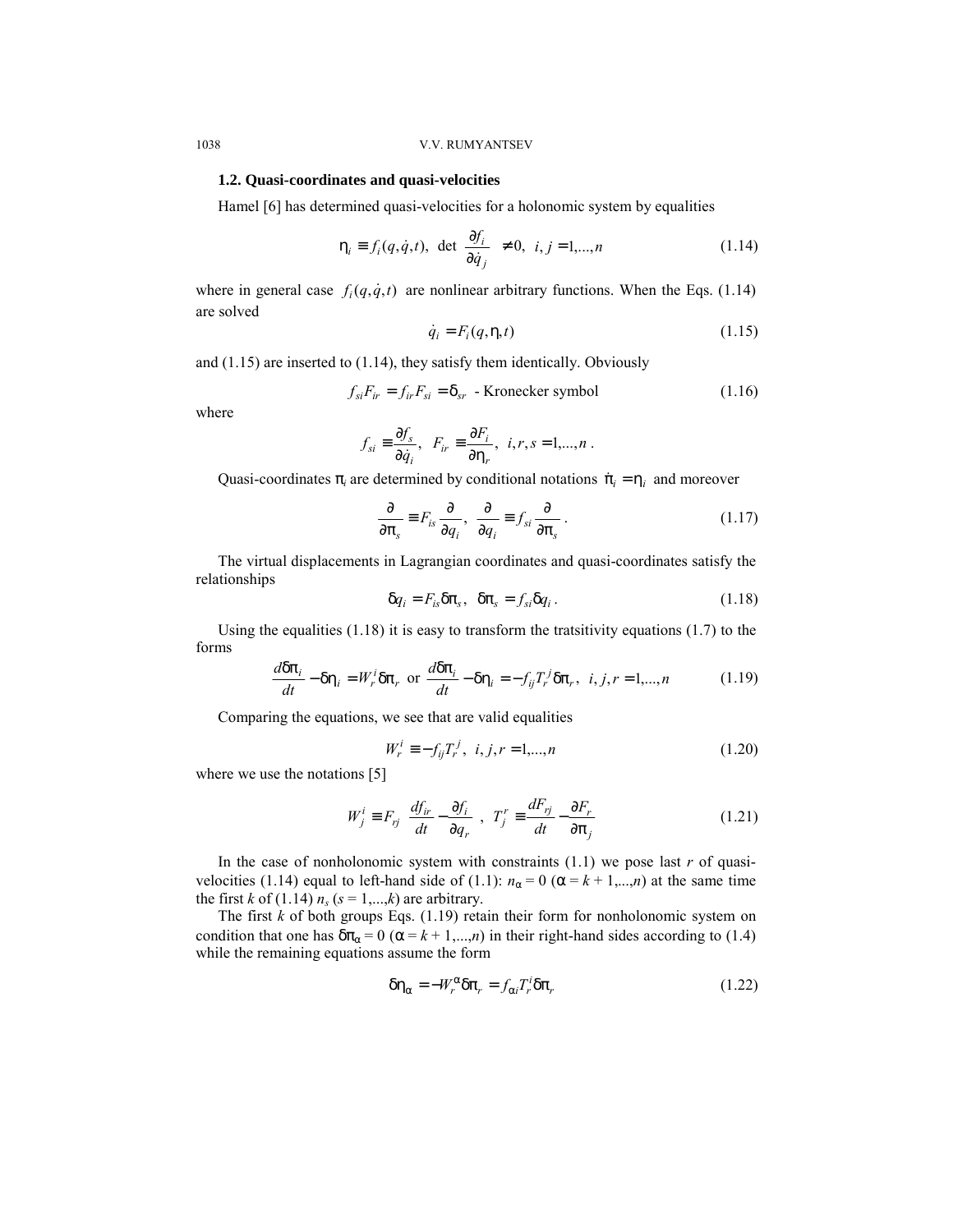For the special form (1.2) we pose

$$
\eta_{\alpha} \equiv \dot{q}_{\alpha} - \varphi_{l}(q, \dot{q}_{1},..., \dot{q}_{k}, t) = 0, \ \ \eta_{s} = \dot{q}_{s}
$$
(1.23)

In this case the Eqs. (1.22) turn into Eqs. (1.9), moreover  $A_s^{\alpha} = W_s^{\alpha}$ , and the another Eqs. (1.19) become identities.

## 2. THE FORMS OF HAMILTON'S PRINCIPLE IN GENERALIZED COORDINATES AND VELOCITIES

Let the relationships  $(1.7)$  be satisfied for all coordinates. Substituting  $(1.7)$  into  $(1.6)$ we obtain the Hölder form [1] of Hamilton's principle

$$
\int_{t_0}^{t_1} \delta L dt = 0, \ \ \delta q_i = 0 \ \ \text{at} \ \ t = t_0, t_1 \tag{2.1}
$$

The position of the system on real trajectory  $q_i(t)$  is compared in (2.1) with simultaneous position obtained by moving from real motions position by virtual displacements δ*qi* which define a momentarily configuration. The sequence of displaced positions  $q_i(t) + \delta q_i$  may be considered an roundabout path which generally does not satisfy the Eqs.  $(1.1)$ . Indeed, if the roundabout path satisfies Eqs.  $(1.1)$ , the equalities

$$
f_i(q+\delta q,\dot{q}+\delta \dot{q},t) = f_i(q,\dot{q},t) + \frac{\partial f_i}{\partial q_i} \delta q_i + \frac{\partial f_i}{\partial \dot{q}_i} \delta \dot{q}_i + \dots = 0
$$

are correct; these equalities give  $\delta f_l = 0$ , that are accurate to smalls of the first order. But these conditions are not satisfied for nonholonomic system, hence Hamilton's principle (2.1) does not generally represent the principle of stationary action [7]

$$
\delta \int_{t_0}^{t_1} L dt = 0 , \delta q_i = 0 \text{ at } t = t_0, t_1
$$
 (2.2)

as in the case of holonomic systems.

The equations of motion for nonholonomic system are derived from  $(2.1)$ , for example, in the form of Lagrange equations with factors  $\mu$ 

$$
\frac{d}{dt}\frac{\partial L}{\partial \dot{q}_i} - \frac{\partial L}{\partial q_i} = \mu_l \frac{\partial f_l}{\partial \dot{q}_i}, \ i = 1,...,n,
$$
\n(2.3)

which together with Eqs. (1.1) form a closed system of  $n + r$  equations with the same number of unknowns. The generalized solution of these equations depends on 2*n* − *r* arbitrary constants.

If  $\Theta(q, \dot{q}_1, \dots, \dot{q}_k, t)$  denotes the kinetic energy  $T(q, \dot{q}, t)$  from which the dependent velocities  $\dot{q}$  are eliminated by means of formulas (1.2), there valid the relation [8]

$$
\delta T = \delta \Theta + \frac{\partial T}{\partial \dot{q}_{\alpha}} (\delta \dot{q}_{\alpha} - \delta \varphi_{l}), \ \alpha = k + l, \ l = 1, ..., r.
$$
 (2.4)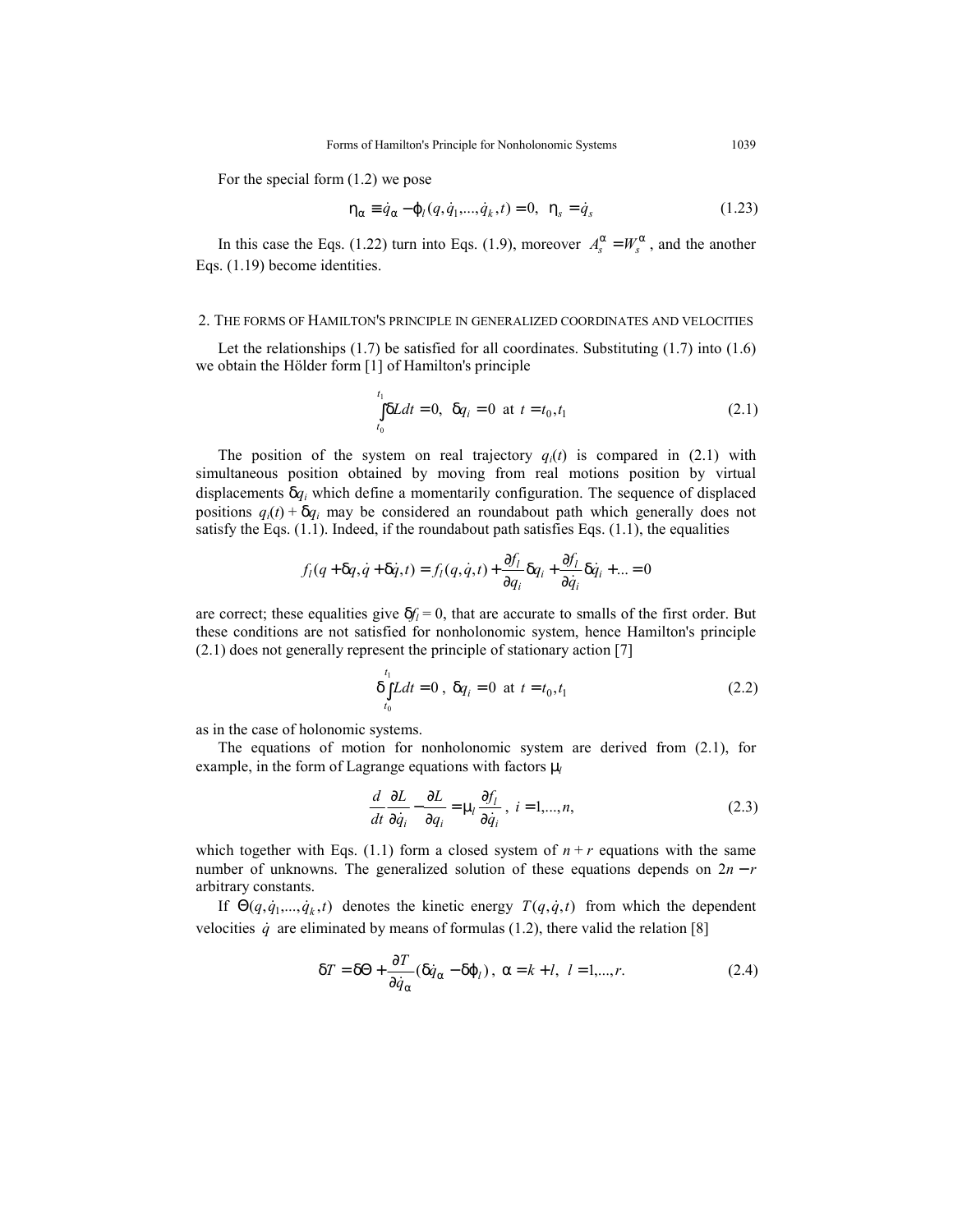Substituting the right-hand side of  $(2.4)$  for  $\delta T$  into  $(2.1)$  we obtain the Voronets form of Hamilton's principle

$$
\int_{t_0}^{t_1} [\delta(\Theta + U) + \frac{\partial T}{\partial \dot{q}_\alpha} (\delta \dot{q}_\alpha - \delta \varphi_l)] dt = 0, \ \ \delta q_i = 0 \ \ \text{at} \ \ t = t_0, t_1 \tag{2.5}
$$

established by P. Voronets [2] in the case of linear constraints. The form (2.5) was neither substantiated nor named in [2].

The Voronets equations of motion for nonholonomic system are derived from (2.5)

$$
\frac{d}{dt}\frac{\partial\Theta}{\partial\dot{q}_s} - \frac{\partial(\Theta+U)}{\partial q_s} - \frac{\partial(\Theta+U)}{\partial q_\alpha}\frac{\partial\varphi_l}{\partial\dot{q}_s} - \frac{\partial T}{\partial\dot{q}_\alpha}A_s^\alpha = 0, \ s = 1,...,k, \ \alpha = k+1,...,n. \tag{2.6}
$$

The general solution of Eqs. (2.6), (1.2), as well as of Eqs. (2.3), (1.1) depends on 2*n* − *r* arbitrary constants.

Now we substitute expressions (1.12) into (1.6) and obtain Hamilton's principle in Suslov's form [3]

$$
\int_{t_0}^{t_1} [\overline{\delta}L + \frac{\partial T}{\partial \dot{q}_{\alpha}} A_s^{\alpha} \delta q_s] dt = 0, \ \delta q_i = 0 \ \text{at} \ t = t_0, t_1 \tag{2.7}
$$

which was originally got by Suslov for the case of linear constraints (1.13) and called the modification of d'Alembert principle by him.

It is necessary to stress that the variations of Lagrange functions in  $(2.1)$  and  $(2.7)$  are calculated differently: allowance in  $(2.1)$  is made for equalities  $(1.7)$ , but in  $(2.7)$  – for equalities (1.11) and (1.12). Note also that since in the last case the conditions  $\delta f_l = 0$  are satisfied, the roundabout paths  $q_i(t) + \delta q_i$  in (2.7) the conditions (1.2) satisfy in the first approximation. But (2.7), as well as (2.1), does not represent generally the principle of stationary action.

We point out that in conformity with Suslov's method of variation the formula (2.4) turns into  $\overline{\delta}T = \delta\Theta$ , the equality (2.7) assumes the form

$$
\int_{t_0}^{t_1} [\delta(\Theta + U) + \frac{\partial T}{\partial \dot{q}_\alpha} A_s^\alpha \delta q_s] dt = 0, \ \ \delta q_i = 0 \ \ \text{at} \ \ t = t_0, t_1 \tag{2.8}
$$

which with equalities  $(1.9)$  taken into account evidently represents the Voronets form  $(2.5)$ .

Thus it has been shown that formulas  $(2.1)$ ,  $(2.5)$ ,  $(2.7)$  are equivalent and convert to each other by means of the considered transformations [8].

#### 3. THE FORMS OF HAMILTON'S PRINCIPLE IN QUASI-COORDINATES AND QUASI-VELOCITIES.

Motion's equations in nonlinear quasi-coordinates were first deduced by Hamel [6] from the central Lagrange equation using the transitivity equations, which were also derived by Hamel. Novoselov [5] has deduced such equations from Hamilton's principle (2.1) also using transitivity equations. Without last equations the motion's equations were derived by Rumyantsev [10] from Maggi's equations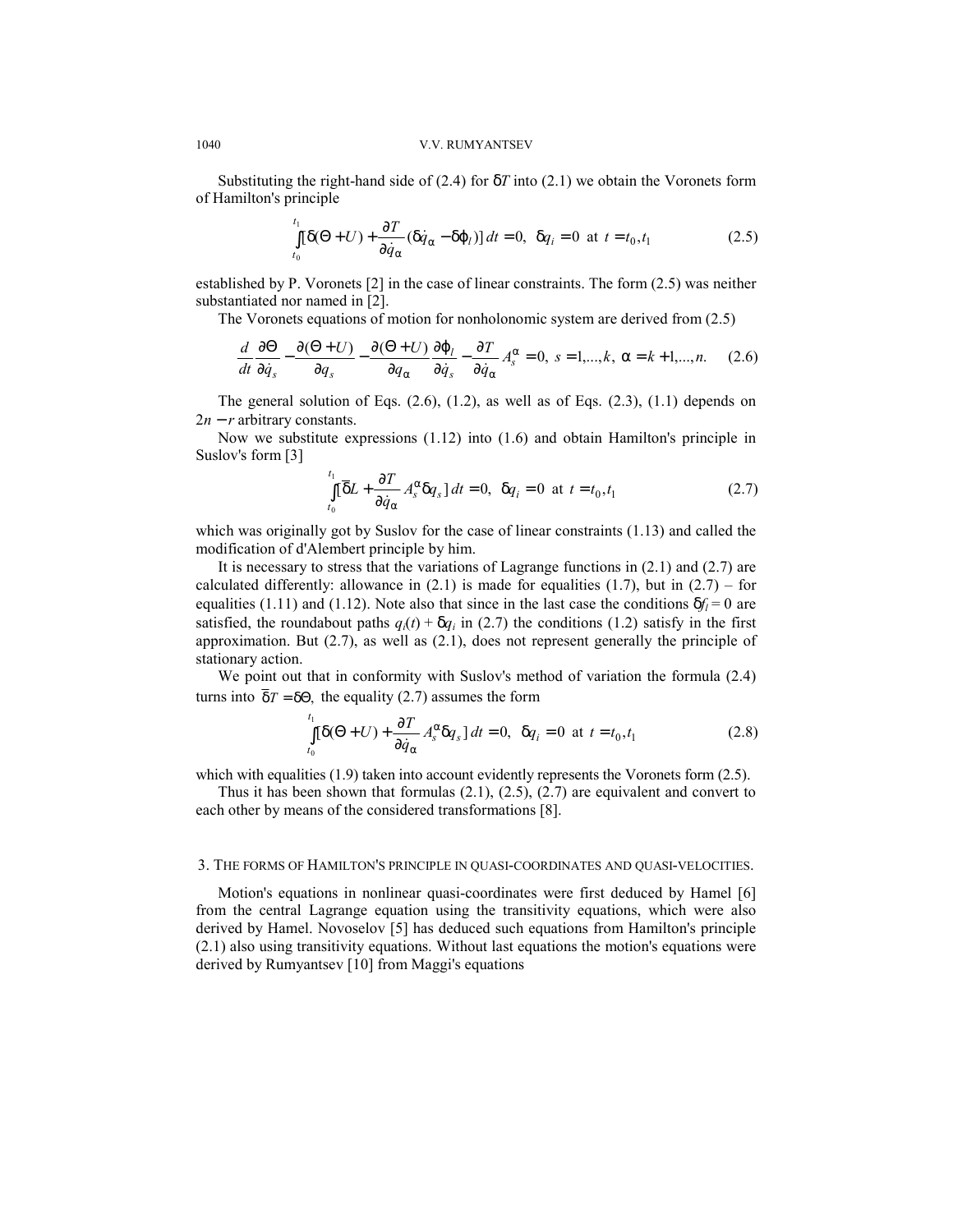Forms of Hamilton's Principle for Nonholonomic Systems 1041

$$
\left(\frac{d}{dt}\frac{\partial L}{\partial \dot{q}_i} - \frac{\partial L}{\partial q_i}\right) F_{is} = 0, \quad i = 1,...,n, \quad s = 1,...,k \tag{3.1}
$$

Indeed, replacing the velocities  $\dot{q}_i$  in  $L(q, \dot{q}, t)$  by expressions (1.15) we obtain generalized Lagrange function  $L^*(q, \eta, t)$ .

Since

$$
\frac{\partial L}{\partial q_i} = \frac{\partial L^*}{\partial q_i} + \frac{\partial L^*}{\partial \eta_r} \frac{\partial f_r}{\partial q_i}, \quad \frac{\partial L}{\partial \dot{q}_i} = \frac{\partial L^*}{\partial \eta_r} f_{ri},
$$

$$
\frac{d}{dt} \frac{\partial L}{\partial \dot{q}_i} = \frac{d}{dt} \left( \frac{\partial L^*}{\partial \eta_r} \right) f_{ri} + \frac{\partial L^*}{\partial \eta_r} \frac{df_{ri}}{dt}, \quad i, r = 1, \dots, n,
$$

we receive from (3.1) the motion's equations for nonholonomic system in nonlinear quasi-coordinates and quasi-velocities in the notations (1.21)

$$
\frac{d}{dt}\frac{\partial L^*}{\partial \eta_s} + \frac{\partial L^*}{\partial \eta_r}W_s^r - \frac{\partial L^*}{\partial \pi_s} = 0, \quad \eta_\alpha = 0, \quad s = 1,...,k \ , \ \alpha = k+1,...,n \tag{3.2}
$$

or 
$$
\frac{d}{dt}\frac{\partial L^*}{\partial \eta_s} - \frac{\partial L^*}{\partial \eta_i} f_{ir} T_s^r - \frac{\partial L^*}{\partial \pi_s} = 0, \ \ \eta_\alpha = 0 \ , \ i = 1,...,n, \ s = 1,...,k. \tag{3.3}
$$

The Eqs. (3.2) and (3.3) are identical with Hamel's equations (I) and (II) [6]. Novoselov [5] has named these equations of Voronets-Hamel and Chaplygin type, respectively (with the factor  $\frac{\partial L}{\partial \eta_r} f_{ri}$ *f L* ∂η  $\frac{\partial L^*}{\partial \eta_r} f_{ri}$  in (3.3) replaced by  $\frac{\partial L}{\partial \dot{q}_i}$ *L*  $\partial \dot q$  $\frac{\partial L}{\partial \cdot}$ ).

Note that one can set  $\eta_{\alpha} = 0$  in Eqs. (3.2), (3.3) only after expressing them in explicit form, since they generally involve all derivatives *r L* ∂η  $\frac{\partial L^*}{\partial r^*}$ ,  $r = 1,...,n$ .

The Eqs. (3.2) or (3.3) enable one to deduce the Hölder form of Hamilton's principle in quasi-coordinates. Indeed, multiply the Eqs. (3.2) or (3.3) by δπ*s*, sum over all  $s = 1,...,k$ , integrate the result with respect to *t*, then using the Eqs. (1.19) and set  $\delta \pi_s = 0$ at  $t = t_0$ ,  $t_1$  we obtain

$$
\int_{t_0}^{t_1} \delta L^* dt = 0, \quad \delta \pi_s = 0 \quad \text{at} \quad t = t_0, t_1 \,. \tag{3.4}
$$

Of course the (3.4) is equivalent to (2.1).

Using the generalized Legendre transformation [9]

$$
y_s = \frac{\partial L^*}{\partial \eta_s}, \quad H^*(q, y, t) = y_s \eta_s - L^*(q, \eta, t) \tag{3.5}
$$

we are able  $[11]$  to bring the Eqs.  $(3.2)$  or  $(3.3)$  to the canonical form of equations in quasi-coordinates

$$
\frac{dy_s}{dt} + y_r W_s' + \frac{\partial H^*}{\partial \pi_s} = 0, \ \ \eta_s = \frac{\partial H^*}{\partial y_s}, \ \ \eta_\alpha = \frac{\partial H^*}{\partial y_\alpha} = 0,
$$
\n(3.6)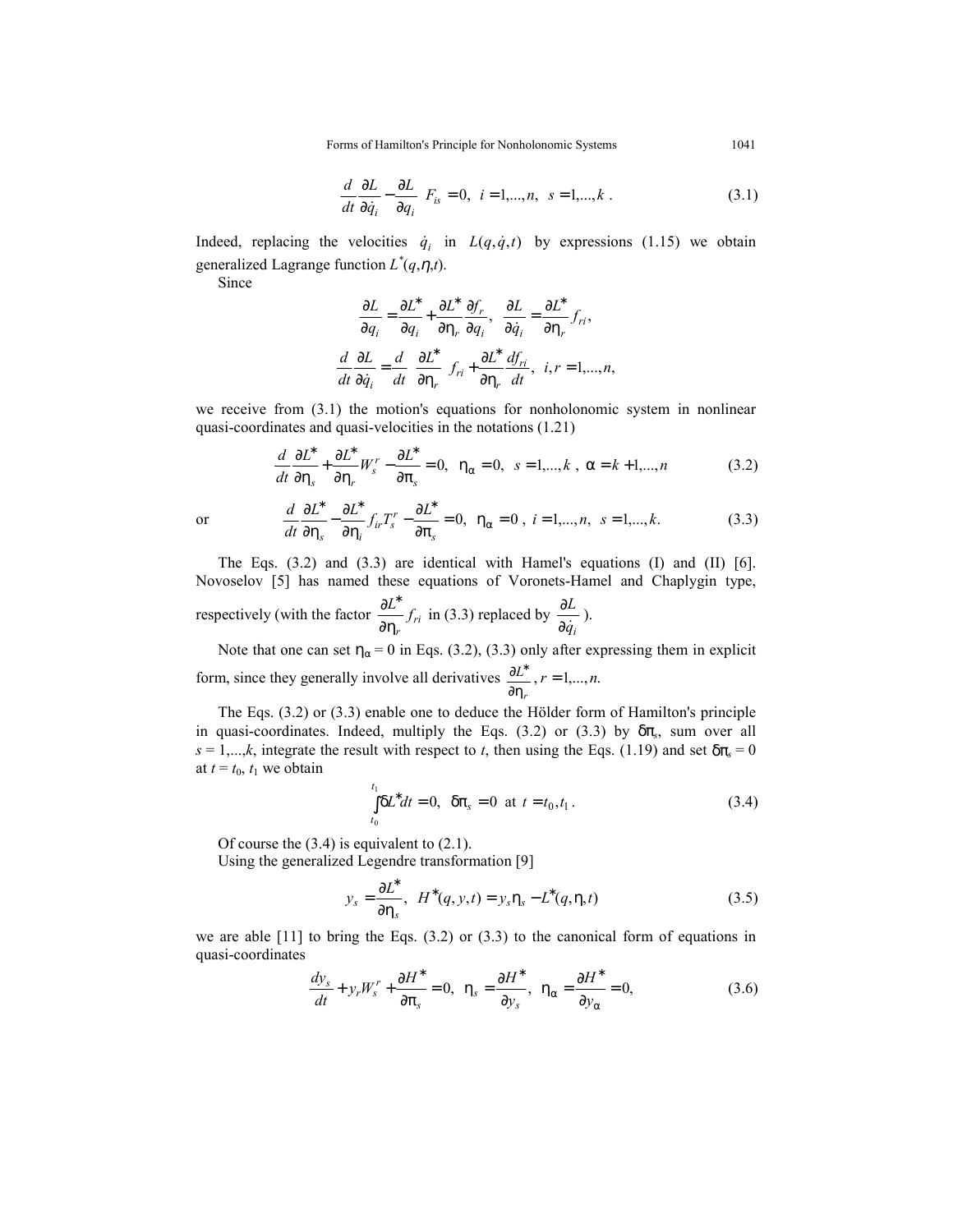or 
$$
\frac{dy_s}{dt} - y_r f_{ri} T_s^i + \frac{\partial H^*}{\partial \pi_s} = 0, \ \ \eta_s = \frac{\partial H^*}{\partial y_s}, \ \ \eta_\alpha = \frac{\partial H^*}{\partial y_\alpha} = 0
$$
 (3.7)

The coefficients  $W_s^r$ ,  $T_s^r$  in these equations must be expressed in terms  $y_r$ .

The Eqs. (3.6) or (3.7) enable one to deduce the second Hölder form of Hamilton's principle

$$
\int_{t_0}^{t_1} \delta(\eta_s y_s - H^*) dt = 0, \ \ \delta \pi_s = 0 \ \ \text{at} \ \ t = t_0, t_1 \tag{3.8}
$$

In turn the Eqs.  $(3.6)$  or  $(3.7)$  may be derived from the principle  $(3.8)$ .

It should be noted that the principle (3.8) is significant in it's own right, considering the assumption that variations  $\delta y_s$  are arbitrary and independent of the  $\delta \pi_s$  in the interior of the interval  $(t_0,t_1)$  [9].

We now proceed to derive Voronets equations in quasi-coordinates. To do this, we replace the kinetic energy  $T^*(q,\eta,t)$  of a holonomic system, which figures in  $L^*(q,\eta,t)$  in Eqs, (3.2), (3.3), by the kinetic energy  $\Theta^*(q, \eta_1, ..., \eta_k, t)$  of nonholonomic system with constraints  $\eta_{\alpha} = 0$ . Since the relations

$$
\frac{\partial L^*}{\partial \eta_s} = \frac{\partial \Theta^*}{\partial \eta_s}, \quad \frac{\partial L^*}{\partial \pi_s} = \frac{\partial (\Theta^* + U)}{\partial \pi_s}, \quad \frac{\partial L^*}{\partial \eta_\alpha} = \left(\frac{\partial T^*}{\partial \eta_\alpha}\right)_0 \tag{3.9}
$$

hold when  $\eta_{\alpha} = 0$ , where  $\left(\frac{\partial T^*}{\partial \eta_{\alpha}}\right)_{0} = \frac{\partial T^*}{\partial \eta_{\alpha}}\Big|_{\eta_{\beta} = 0}$ ,  $\overline{1}$ Ì I l ſ ∂η ∂ α | Πβ ∗ α  $\left(\frac{T^*}{T}\right) = \frac{\partial T^*}{\partial \phi}$   $\alpha, \beta = k+1,...,n$ , it follows that the first *k* 

equations  $(3.2)$  or  $(3.3)$  may be transformed to the Voronets equations in quasicoordinates [8]

$$
\frac{d}{dt}\frac{\partial \Theta^*}{\partial \eta_s} - \frac{\partial (\Theta^* + U)}{\partial \pi_s} + \left(\frac{\partial T}{\partial \eta_i}\right)_0^* W_s^r = 0, \quad s = 1,...,k \ , \ i = 1,...,n,
$$
\n(3.10)

or  $\frac{d}{dt} \frac{\partial \Theta^*}{\partial n} - \frac{\partial (\Theta^* + U)}{\partial n} - \left( \frac{\partial T}{\partial \dot{a}} \right) T_s^i = 0,$  $\overline{)}$  $\mathcal{L}$  $\overline{\phantom{a}}$ l ſ  $\frac{\partial \Theta^*}{\partial \eta_s} - \frac{\partial (\Theta^* + U)}{\partial \pi_s} - \left(\frac{\partial T}{\partial \dot{q}_i}\right)^* T_s^*$ *T q U*)  $\int$ *J*  $T$ *dt*  $\frac{d}{dt}\frac{\partial\Theta^*}{\partial\eta_s} - \frac{\partial(\Theta^*+U)}{\partial\pi_s} - \left(\frac{\partial T}{\partial\dot{q}_i}\right)T_s^i = 0, \ \ s = 1,...,k \ , \ i = 1,...,n,$  (3.11)

where  $\left(\frac{\partial T}{\partial r}\right)^*$   $\overline{)}$ Ì I l ſ ∂ ∂ *qi*  $\left(\frac{T}{\dot{q}_i}\right)$  denotes the result of replacement  $\dot{q}_i$  by (1.15) in the expression  $\frac{\partial T}{\partial \dot{q}_i}$ *T*  $\partial \dot q$ ∂

 $(i = 1, ..., n)$ .

The Eqs. (3.10) or (3.11) imply the Voronets form of Hamilton's principle in quasicoordinates

$$
\int_{t_0}^{t_1} [\delta(\Theta^* + U) - \left(\frac{\partial T^*}{\partial \eta_\alpha}\right) W_s^\alpha \delta \pi_s] dt = 0, \ \ \delta \pi_s = 0 \ \ \text{at} \ t = t_0, t_1 \tag{3.12}
$$

or 
$$
\int_{t_0}^{t_1} [\delta(\Theta^* + U) - \left(\frac{\partial T}{\partial \dot{q}_i}\right)_0^* T_s' \delta \pi_s] dt = 0, \delta \pi_s = 0 \text{ at } t = t_0, t_1.
$$
 (3.13)

The Eqs. (3.10), (3.11), in turn, may be deduced from (3.12), (3.13) respectively [12].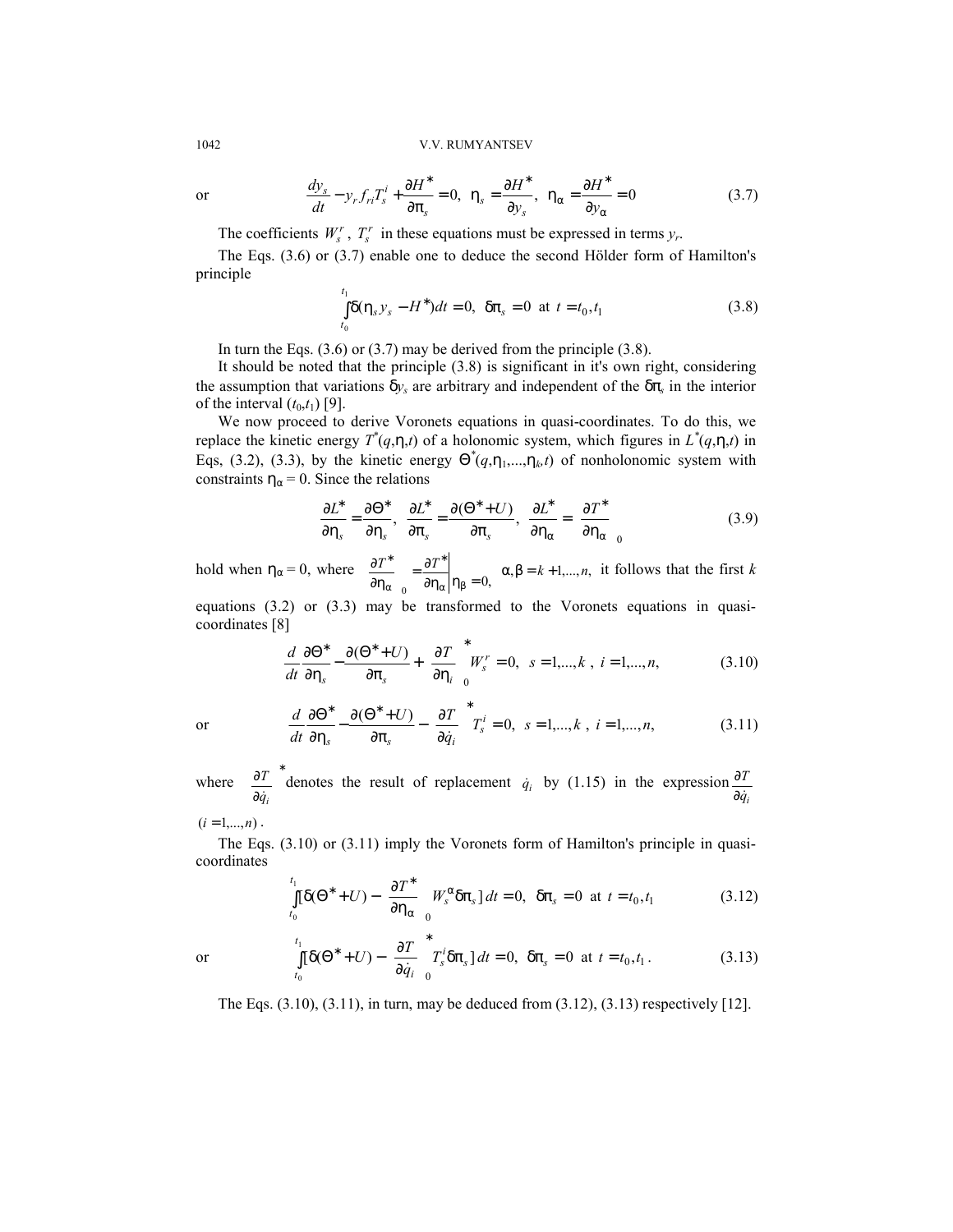Using the Legendre transformation

$$
y_s = \frac{\partial \Theta^*}{\partial \eta_s}, \quad H^*(q, y, t) = y_s \eta_s - \Theta^*(q, \eta, t) - U(q, t) \tag{3.14}
$$

by condition  $\left\| \frac{\partial^2 \Theta^*}{\partial \theta^2} \right\| \neq 0$  $\frac{\partial}{\partial \eta_r \partial y_s}$   $\neq$  $\partial^2\Theta^*$  $r \partial y_s$ , one can reduce the Eqs. (3.10) and (3.11) to the canonical

form in quasi-coordinates

$$
\frac{dy_s}{dt} + \frac{\partial H^*}{\partial \pi_s} + \left(\frac{\partial T^*}{\partial \eta_\alpha}\right)_0 W_s^\alpha = 0, \ \ \eta_s = \frac{\partial H^*}{\partial y_s}, \ \ s = 1, \dots, k \ , \ \alpha = k+1, \dots, n, \tag{3.15}
$$

and 
$$
\frac{dy_s}{dt} + \frac{\partial H^*}{\partial \pi_s} - \left(\frac{\partial T^*}{\partial \dot{q}_i}\right)T_s^i = 0, \ \ \eta_s = \frac{\partial H^*}{\partial y_s}, \ \ s = 1,...,k \ , \ i = 1,...,n. \tag{3.16}
$$

The Eqs. (3.15) or (3.16) enable one to obtain the second Voronets form in quasicoordinates

$$
\int_{t_0}^{t_1} [\delta(y_s \eta_s - H^*) - \left(\frac{\partial T^*}{\partial \eta_\alpha}\right) W_s^\alpha \delta \pi_s] dt = 0, \ \ \delta \pi_s = 0 \ \ \text{at} \ \ t = t_0, t_1 \tag{3.17}
$$

$$
\theta
$$

-

or  $\int [\delta(y_s \eta_s - H^*) + \frac{\partial T}{\partial \dot{a}}] T_s^T \delta \pi_s] dt =$  $\overline{1}$  $\lambda$ I l ſ  $\int_{0}^{1} [\delta(y_s \eta_s - H^*) + \left(\frac{\partial T}{\partial \dot{q}_i}\right)^*$  $\bf{0}$  $\left[ \delta(y_s \eta_s - H^*) + \right] \frac{\partial T}{\partial x} \left[ T_s^t \delta \pi_s \right] dt = 0,$ *t*  $\int_{t_0}^{t} \left[ \delta(y_s \eta_s - H^*) + \left( \frac{\partial T}{\partial \dot{q}_i} \right) T_s^i \delta \pi_s \right] dt$  $y_s \eta_s - H^* + \left(\frac{\partial T}{\partial \dot{q}_i}\right) T_s^i \delta \pi_s d\, = 0, \ \delta \pi_s = 0 \ \text{at} \ t = t_0, t_1.$  (3.18)

Using the relations (3.9) it is not hard to verify the truth of the equalities

$$
\delta L^* = \delta(\Theta^* + U) - \left(\frac{\partial T^*}{\partial \eta_\alpha}\right)_0 W_s^\alpha \delta \pi_s = \delta(\Theta^* + U) + \left(\frac{\partial T}{\partial \dot{q}_i}\right)^* T_s' \delta \pi_s,
$$

which prove the equivalence of the Voronets forms to Hölder's form of Hamilton's principle in quasi-coordinates.

In conclusion we consider a special case  $(1.2)$  the nonholonomic constraints  $(1.1)$  and we pose

$$
\eta_{\alpha} \equiv \dot{q}_{\alpha} - \varphi_{l}(q, \dot{q}_{1}, \ldots, \dot{q}_{k}, t) = 0, \ \ \eta_{s} = \dot{q}_{s}, \ \ s = 1, \ldots, k, \ \alpha = k + l.
$$

In this case the Voronets form of Hamilton's principle has the form (2.5), and the Voronets motion's equations – the form  $(2.6)$ .

Using the Legendre transformation

$$
p_s = \frac{\partial \Theta}{\partial \dot{q}_s}, \quad H(q, p, t) = p_s \dot{q}_s - \Theta(q, \dot{q}_s, t) - U(q, t) \tag{3.19}
$$

we reduce the Eqs. (2.6) to the canonical form

<sup>&</sup>lt;sup>1</sup> Note that in [12] formula (5.1) which is equivalent to (2.5), and Section 6 were incorrectly referred to as Suslov's principle; the latter has the form (2.7).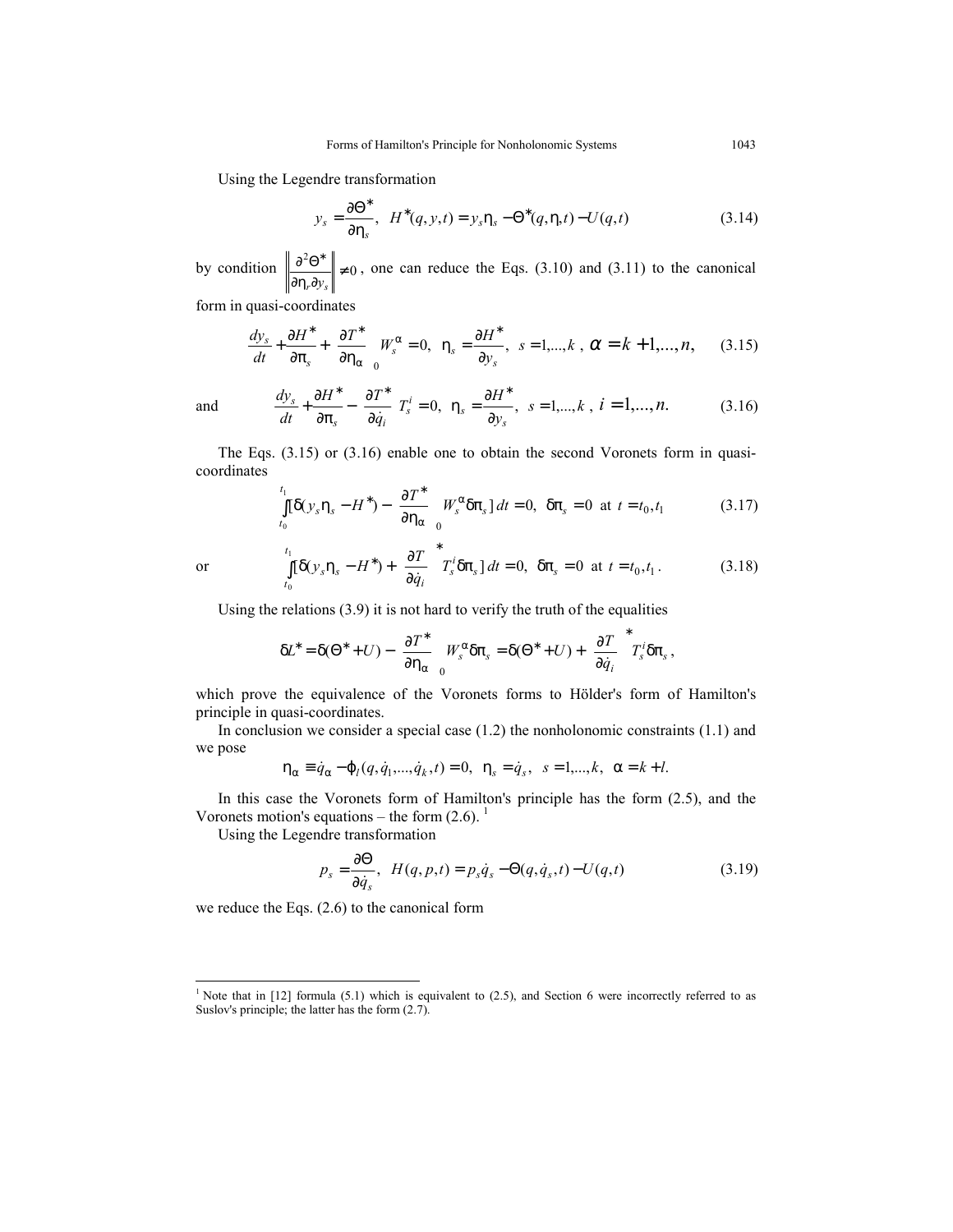$$
\frac{dp_s}{dt} + \frac{\partial H}{\partial q_s} + \frac{\partial H}{\partial q_\alpha} \left(\frac{\partial \varphi_\alpha}{\partial \dot{q}_s}\right)^* - \left(\frac{\partial T}{\partial \dot{q}_\alpha} A_s^\alpha\right)^* = 0, \quad \frac{dq_s}{dt} = \frac{\partial H}{\partial p_s},\tag{3.20}
$$

where  $(\psi)^*$  denotes an expression of  $\psi$  in terms of  $p_s$ .

The Eqs. (3.20) lead to second Voronets form of Hamilton's principle in quasicoordinates and momenta

$$
\int_{t_0}^{t_1} [\delta(p_s \dot{q}_s - H) + \left(\frac{\partial T}{\partial \dot{q}_\alpha} A_s^\alpha\right)^*] dt = 0, \ \ \delta q_s = 0 \ \ \text{at} \ \ t = t_0, t_1 \tag{3.21}
$$

### 4. A COMPARISON WITH THE LAGRANGE PROBLEM

Let us compare the Hamilton's principle (2.1) with the Lagrange problem of stationary value of the action integral  $(2.2)$  in the class of curves that satisfy Eqs.  $(1.1)$ . The introduction of indeterminate multiplies  $\chi_l(t)$  reduces that problem of conditional extremum to the Lagrange problem of variations

$$
\delta \int_{t_0}^{t_1} (L + \chi_l f_l) dt = 0
$$
\n(4.1)

The Euler's equations for the problem (4.1) are

$$
\frac{d}{dt}\frac{\partial L}{\partial \dot{q}_i} - \frac{\partial L}{\partial q_i} = \chi_l \left( \frac{\partial f_l}{\partial q_i} - \frac{d}{dt} \frac{\partial f_l}{\partial \dot{q}_i} \right) - \dot{\chi}_l \frac{\partial f_l}{\partial \dot{q}_i} \quad i = 1,...,n, l = 1,...,r.
$$
 (4.2)

Obviously the motion's equations (2.3), (1.1) are not equivalent to Eqs. (4.1), (1.1). However the nonequivalence of these two systems of equations does not exclude a possibility some of their solutions being the same. Let the general or some particular solution  $q_i(t)$  of Eqs. (2.3), (1.1) be also a solution of Eqs. (4.2), (1.1) for the same initial conditions.

Evidently the equalities

$$
(\mu_l + \dot{\chi}_l) \frac{\partial f_l}{\partial \dot{q}_i} = \chi_l \left( \frac{\partial f_l}{\partial q_i} - \frac{d}{dt} \frac{\partial f_l}{\partial \dot{q}_i} \right)
$$
(4.3)

are now valid. Taking into account (1.4) we multiply Eqs. (4.3) by  $\delta q_i$  and summing over all *i's* , we obtain the condition

$$
\chi_{l} \left( \frac{\partial f_{l}}{\partial q_{i}} - \frac{d}{dt} \frac{\partial f_{l}}{\partial \dot{q}_{i}} \right) \delta q_{i} = 0, \qquad (4.4)
$$

which is necessary if two systems have the same solution  $q_i(t)$ .

This condition is also sufficient. For proving this, let us assume that some solution of Eqs. (4.2), (1.1) satisfies (4.4) for any  $\delta q_i$  compatible with (1.4). Multiplying Eqs. (4.2) by δ*qi* and Eqs. (1.4) by µ*l* and summing over all *i's* and *l's* with allowance for (4.4) and (1.4) we obtain the relationship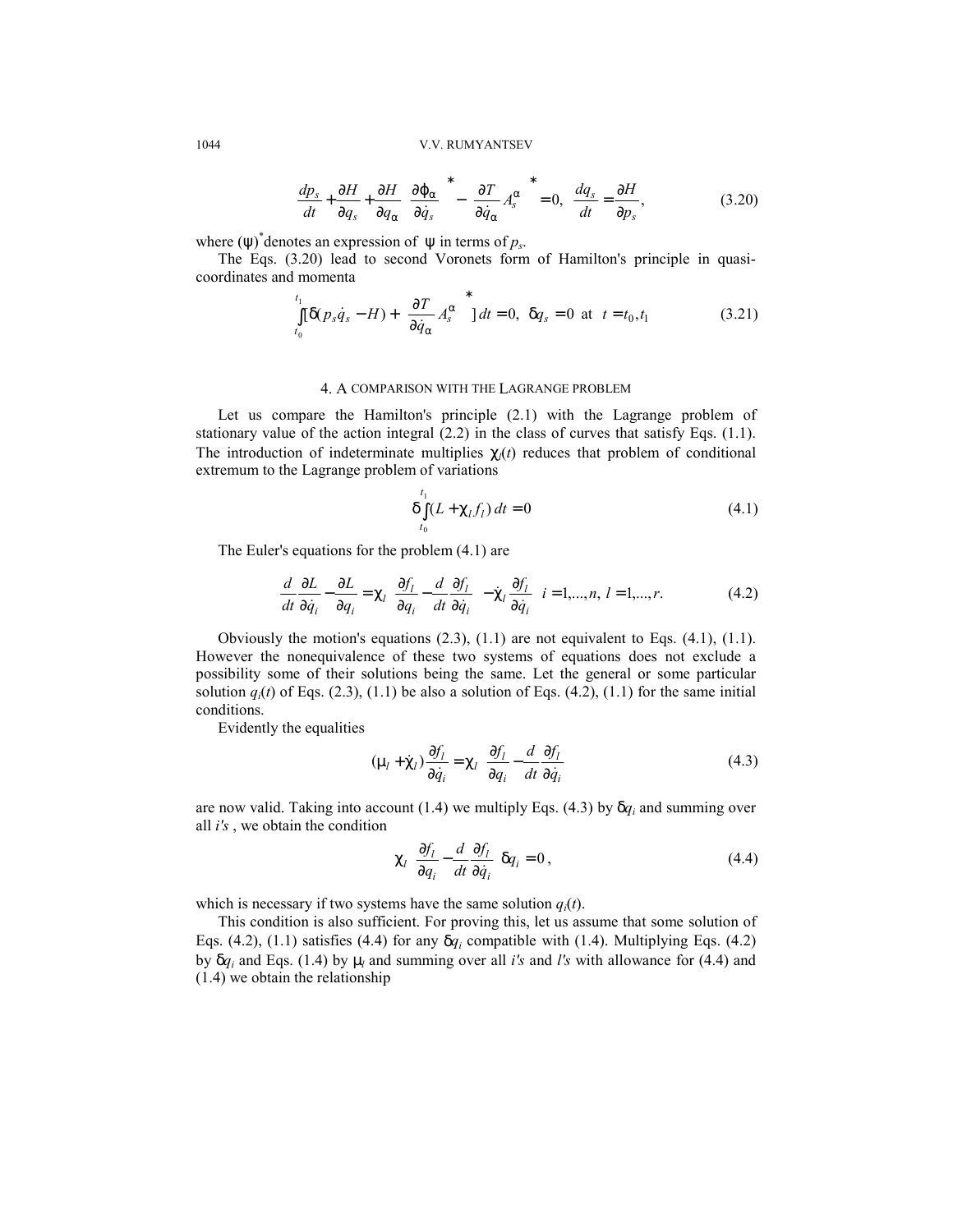$$
\left(\frac{d}{dt}\frac{\partial L}{\partial \dot{q}_i} - \frac{\partial L}{\partial q_i} - \mu_l \frac{\partial f_l}{\partial \dot{q}_i}\right) \delta q_i = 0,
$$

which shows that the considered solution  $q_i(t)$  also satisfies Eqs. (2.3), (1.1).

Thus condition (4.4) is necessary and sufficient for solution  $q_i(t)$  of Eqs. (2.3), (1.1) to be among solutions of Eqs  $(4.2)$ ,  $(1.1)$   $[8]$ .

Thus when condition (4.4) is satisfied, the equations of motion (2.3) of nonholonomic system have the form of Euler's equations (4.2). Owing to this we say that Hamilton's principle (2.1) for the motion of a nonholonomic system defined by such solution has the characteristics of the principle of stationary action (2.2).

For relationship of the form (1.2) equality (4.4) reduces to conditions

$$
\chi_l A_s^{k+l} = 0, \quad s = 1, \dots, k, \quad l = 1, \dots, r. \tag{4.5}
$$

Note that Suslov's form (2.7) has also the characteristics of the principle of stationary action then and only then when the condition

$$
\int_{t_0}^{t_1} \frac{\partial T}{\partial \dot{q}_\alpha} A_s^{\alpha} \delta q_s dt = 0 , \ \alpha = k + l
$$

is satisfied. Since δ*qs* are arbitrary and independent, this condition is satisfied only when [13]

$$
\frac{\partial T}{\partial \dot{q}_{\alpha}} A_s^{\alpha} = 0, \quad s = 1, \dots, k. \tag{4.6}
$$

We stress that conditions  $(4.4)$ – $(4.6)$  are seldom satisfied in the case of nonholonomic systems.

Two examples are given below. In the first one these conditions are satisfied for the general solution, in the second one only for some particular solutions of motion's equations of the nonholonomic system

**Example 4.1.** For Appel's example [4] from equations of the form (2.3) and (1.1)

$$
m\ddot{q}_s = -\mu a \frac{\dot{q}_s}{\sqrt{\dot{q}_1^2 + \dot{q}_2^2}}, \ \ m\ddot{q}_3 = -mg + \mu
$$

we have

$$
\frac{d}{dt}\left(\frac{\dot{q}_s}{\sqrt{\dot{q}_1^2 + \dot{q}_2^2}}\right) = 0, \quad s = 1, 2
$$

which show that the conditions  $(4.4)$ – $(4.6)$  are satisfied for all motions of the material point.

**Example 4.2.** For a disk the Lagrange function is

$$
L = \frac{m}{2} \{ [\dot{x} - r(\cos\theta \sin\phi\dot{\theta} + \sin\theta \cos\phi\dot{\phi})]^2 + [\dot{y} + r(\cos\theta \cos\phi\dot{\theta} + \sin\theta \sin\phi\dot{\phi})]^2 \} +
$$
  
+ 
$$
\frac{1}{2} [A(\dot{\theta}^2 + \dot{\phi}^2 \cos^2\theta) + C(\dot{\phi} + \dot{\phi}\sin\theta)^2] - mgr \cos\theta
$$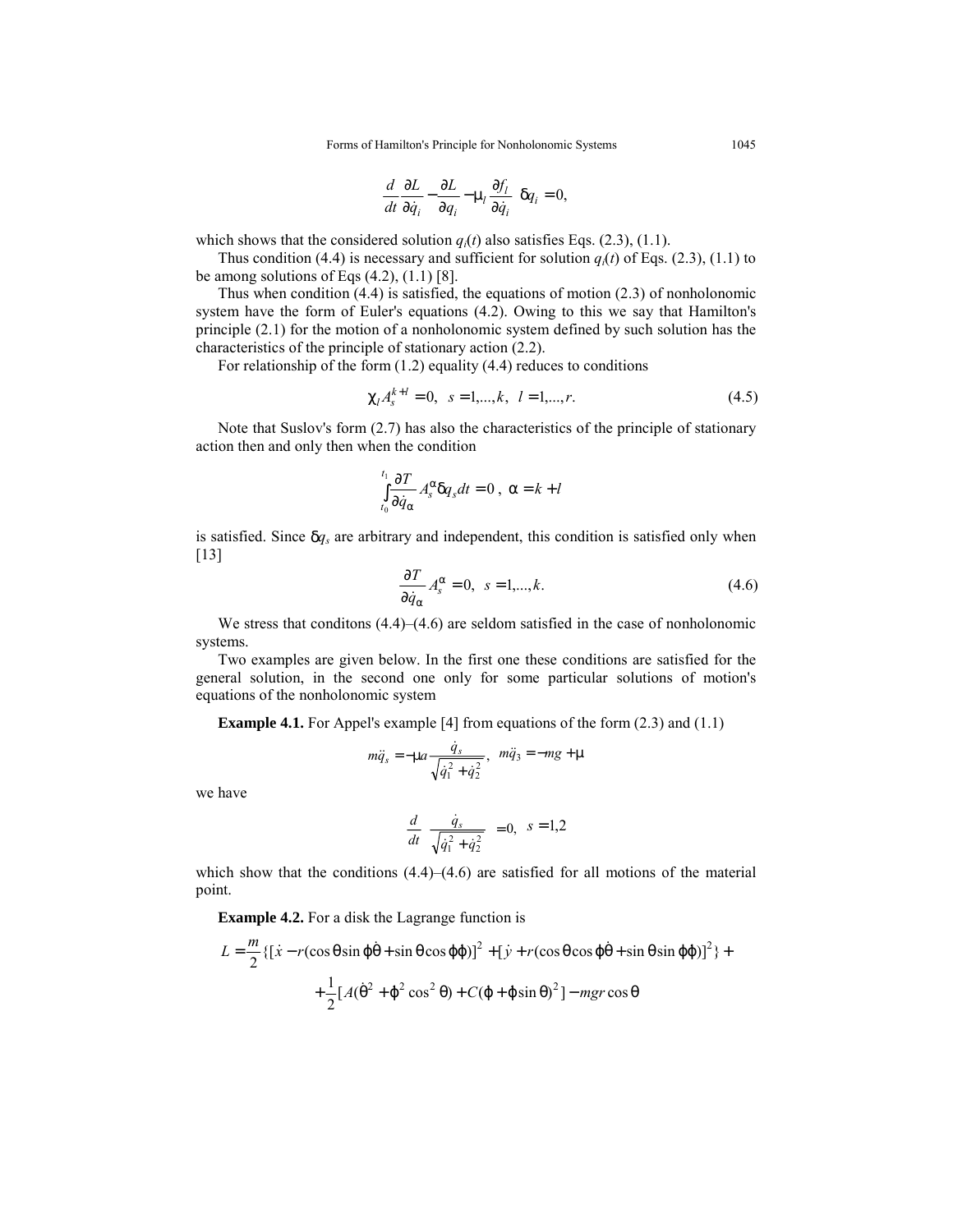The conditions (4.6) assume the form

$$
\frac{\partial T}{\partial \dot{q}_{3+l}} A_2^{3+l} = -mr^2 \dot{\theta} \dot{\phi} \cos \theta = 0, \ \ \frac{\partial T}{\partial \dot{q}_{3+l}} A_3^{3+l} = mr^2 \dot{\theta} \dot{\psi} \cos \theta = 0
$$

which are satisfied either when  $\dot{\theta} = 0$ , or  $\dot{\phi} = \dot{\psi} = 0$ .

Hence in the case of motion of the disk whose plane form a constant angle  $\theta$  to the vertical, as well as some highly special motions for which  $\dot{\varphi} = \dot{\psi} = 0$ , Hamilton's principle has the characteristic of the principle of stationary action, while for another motions this is not so.

## 5. CONDITIONS OF APPLICABILITY OF THE GENERALIZED HAMILTON – JACOBI METHOD OF INTEGRATION

Preceding results are closely related to the problem of extending to nonholonomic systems the generalized Hamilton – Jacobi method of integration for canonical equations of motion

$$
\frac{dq_i}{dt} = \frac{\partial H}{\partial p_i}, \qquad \frac{dp_i}{dt} = -\frac{\partial H}{\partial q_i} + \mu_l \frac{\partial f_l}{\partial \dot{q}_i}, \quad i = 1, \dots, n, \ l = k+1, \dots, n,
$$
\n(5.1)

that are equivalent to Eqs.  $(2.3)$ ,  $(1.1)$ . Here

$$
p_i = \frac{\partial L}{\partial \dot{q}_i}, \quad H(q, p, t) = p_i \dot{q}_i - L(q, \dot{q}, t), \quad i = 1, \dots n. \tag{5.2}
$$

In essence the Hamilton – Jacobi method consists in the following [14,15,8]. The variables

$$
\pi_i = p_i + \lambda_i \frac{\partial f_i}{\partial \dot{q}_i}, \quad i = 1, \dots, n
$$
\n(5.3)

are introduced and used for reducing (5.2) to the form

$$
L = \pi_i \dot{q}_i - H_1,\tag{5.4}
$$

where function

$$
H_1(q, \pi, t) = H(q, p, t) + \lambda_l \frac{\partial f_l}{\partial \dot{q}_i} \dot{q}_i
$$
\n(5.5)

is obtained by substitution into its right-hand side of functions  $p_i(q,\pi,t)$  and  $\lambda_i(q,\pi,t)$ derived from Eqs.  $(1.1)$  and  $(5.3)$  and of the first group of Eqs.  $(5.1)$ .

It is advisable to construct function (5.5) as follows. Using (1.2) we represent the Lagrange function in the form  $L^*(q_1,...,q_n,\dot{q}_1,...,\dot{q}_k,t) = \Theta + U$  and introduce the generalized momenta and the Hamiltonian

$$
P_s = \frac{\partial L^*}{\partial \dot{q}_s} = p_s + p_{k+l} \frac{\partial \varphi_l}{\partial \dot{q}_s}, \quad H^*(q, P, t) = P_s \dot{q}_s - L^*, \quad s = 1, \dots, k, \quad l = 1, \dots, r. \tag{5.6}
$$

The function  $H^*(q, P, t)$  is connected with  $H(q, p, t)$  by the formula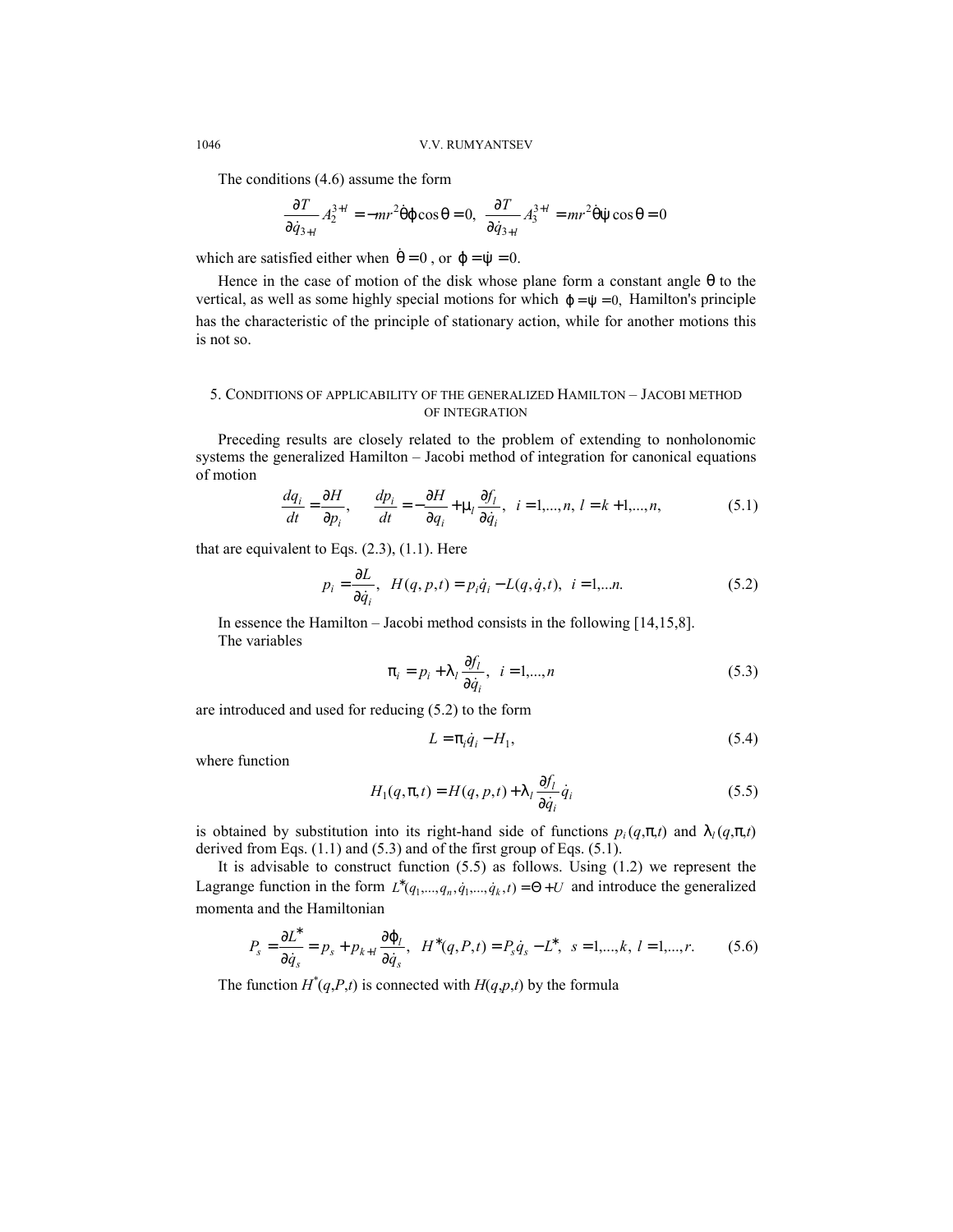$$
H^*(q, P, t) = H(q, p, t) + p_{k+l} \left( \frac{\partial \varphi_l}{\partial \dot{q}_s} \dot{q}_s - \varphi_l \right) \quad l = 1, \dots, r. \tag{5.7}
$$

Since Eqs.  $(5.3)$  imply for relationships  $(1.2)$  the equalities

$$
\lambda_l = \pi_{k+l} - p_{k+l}, \ \ P_s = \pi_s + \pi_{k+l} \frac{\partial \varphi_l}{\partial \dot{q}_s}
$$

the function  $(5.5)$  with allowance for  $(5.7)$  assumes the form

$$
H_{l}(q,\pi,t) = H^{*}(q, P, t) + \pi_{k+1}\left(\varphi_{l} - \frac{\partial \varphi_{l}}{\partial \dot{q}_{s}}\dot{q}_{s}\right)
$$

The generalized Hamilton – Jacobi equation

$$
\frac{\partial S}{\partial t} + H_1 \left( q_i, \frac{\partial S}{\partial q_i}, t \right) = 0 \tag{5.8}
$$

has characteristic equations of the canonical form

$$
\frac{dq_i}{dt} = \frac{\partial H_1}{\partial \pi_i}, \quad \frac{d\pi_i}{dt} = -\frac{\partial H_1}{\partial q_i}, \quad i = 1,...,n.
$$
\n(5.9)

According to Jacobi's theorem the relationships

 $\overline{a}$ 

$$
\frac{\partial S}{\partial q_i} = \pi_i , \frac{\partial S}{\partial \alpha_i} = \beta_i , \quad i = 1,...,n,
$$

represent 2*n* integrals of Eqs. (5.9), if  $S(q_i, \alpha_i, t)$  is a complete integral of Eq. (5.8) with arbitrary constants α*i* and β*i*.

It was shown in [16] that the solution of Eqs. (5.9) is also the solution of motion's equations (5.1) if and only if it satisfies the condition

$$
\lambda_l \left( \frac{\partial f_l}{\partial q_i} - \frac{d}{dt} \frac{\partial f_l}{\partial \dot{q}_i} \right) q_i = 0, \quad i = 1, \dots, n, \quad l = 1, \dots, r. \tag{5.10}
$$

Hence (5.10) is a necessary and sufficient condition for the considered generalized Hamilton – Jacobi method to be applicable to nonholonomic systems.

The condition  $(5.10)$ , with  $(1.4)$  taken into account, follows from equations [16]  $\ddot{\phantom{a}}$ 

$$
\frac{dp_i}{dt} + \frac{\partial H}{\partial q_i} = \lambda_l \left( \frac{\partial f_l}{\partial q_i} - \frac{d}{dt} \frac{\partial f_l}{\partial \dot{q}_i} \right) - \lambda_l \frac{\partial f_l}{\partial \dot{q}_i}, \quad i = 1,...,n, \quad l = 1,...,r. \tag{5.11}
$$

obtained by differentiating the expressions (5.3) with respect to *t* on the basis of (5.9). When  $\lambda_i = \chi_i$  ( $l = 1,...,r$ ) Eqs. (5.11) evidently match to Euler's equations (4.2) of the variational problem (4.1).

Hence the generalized Hamilton – Jacobi method of integrating Eqs. (5.1) of nonholonomic systems is applicable if and only if Hamilton's principle has the characteristics of the principle of stationary action